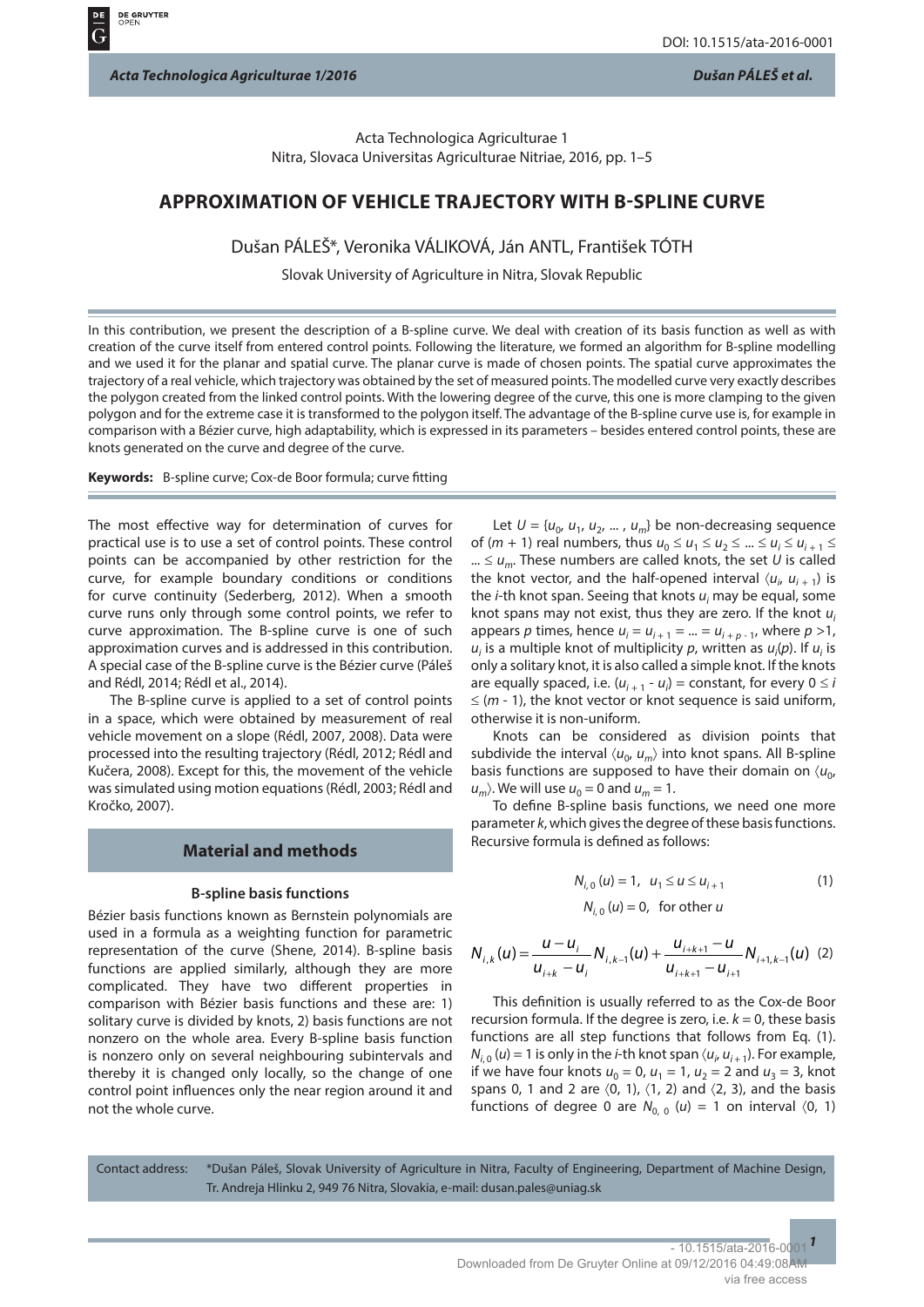





**Figure 2** Basis function of first order

and  $N_{0, 0}$  (u) = 0 elsewhere,  $N_{1, 0}$  (u) = 1 on interval  $\langle 1, 2 \rangle$ and  $N_{1,0}(u) = 0$  elsewhere and  $N_{2,0}(u) = 1$  on interval  $\langle 2, 3 \rangle$ and  $N_{2,0}$  (u) = 0 elsewhere, see Figure 1.

To compute  $N_{i, 1}(u)$ ,  $N_{i, 0}$  and  $N_{i+1, 0}$  are required. Therefore, we can compute  $N_{0, 1} (u)$ ,  $N_{1, 1} (u)$ ,  $N_{2, 1} (u)$ ,  $N_{3, 1} (u)$  and so on. Next, we compute all  $N_{i, 2}$  (*u*), and we continue like this till the computation of final  $N_{i,k}(u)$ .

In the above, we have obtained  $N_{0, 0}$  (u),  $N_{1, 0}$  (u) and  $N_{2,0}(u)$  for the knot vector  $U = \{0, 1, 2, 3\}$ . Let us compute  $N_{0, 1} (u)$ ,  $i = 0$ ,  $k = 1$  from the definition:

$$
N_{i,0}(u) = \frac{u - u_0}{u_1 - u_0} N_{0,0}(u) + \frac{u_2 - u}{u_2 - u_1} N_{1,0}(u)
$$
(3)

Since  $u_0 = 0$ ,  $u_1 = 1$  and  $u_2 = 2$ , Eq. (3) simplifies to:

$$
N_{0, 1} (u) = u \cdot N_{0, 0} (u) + (2 - u) \cdot N_{1, 0} (u) \tag{4}
$$

Because  $N_{0, 0}$  (*u*) is nonzero on interval  $(0, 1)$  and  $N_{1,0}(u)$ on interval  $\langle 1, 2 \rangle$ , if  $u \in \langle 0, 1 \rangle$ , only  $N_{0, 0}$  (u) contributes to  $N_{0, 1}$  (u) and analogically, only  $N_{1, 0}$  (u) contributes to  $N_{0, 1}$  (u) if  $u \in \langle 1, 2 \rangle$ . Therefore, if  $u \in \langle 0, 1 \rangle$ , then  $N_{0, 1}$  $(u) = u \cdot N_{0,0} (u) = u$ , and if  $u \in (1, 2)$ , then  $N_{0,1} (u) = (2 - u) \cdot$  $N_{1, 0} (u) = (2 - u)$ . Similar computation gives  $N_{1, 1} (u) = (u - 1)$ 



**Figure 3** Basis function of second order

for  $u \in (1, 2)$  and  $N_{1, 1} (u) = (3 - u)$  for  $u \in (2, 3)$ . Figure 2 shows that  $N_{0, 1} (u)$  is nonzero on intervals  $(0, 1)$  and  $(1, 2)$ , and  $N_{1, 1} (u)$  is nonzero on interval  $\langle 1, 2 \rangle$  and  $\langle 2, 3 \rangle$ .

In general, for  $k = 1$  we obtain the basis function:

$$
N_{i,1}(u) = \frac{u - u_i}{u_{i+1} - u_i} N_{i,0}(u) + \frac{u_{i+2} - u}{u_{i+2} - u_{i+1}} N_{i+1,0}(u)
$$
 (5)

As:

$$
N_{i,0}(u) = 1, u_1 \le u \le u_{i+1} N_{i+1,0}(u) = 1, u_{i+1} \le u \le u_{i+2}
$$
 (6)  

$$
N_{i,0}(u) = 0, \text{ for other } u N_{i+1,0}(u) = 0, \text{ for other } u
$$

hence:

$$
N_{i,1}(u) = \frac{u - u_i}{u_{i+1} - u_i}, \quad u_i \le u \le u_{i+1}
$$
\n
$$
N_{i,1}(u) = \frac{u_{i+2} - u}{u_{i+2} - u_{i+1}}, \quad u_{i+1} \le u \le u_{i+2}
$$
\n
$$
(7)
$$

When we compute  $N_{0, 1} (u)$  and  $N_{1, 1} (u)$ , we can express  $N_{0, 2} (u)$  as:

$$
N_{0,2}(u) = \frac{u - u_0}{u_2 - u_0} N_{0,1}(u) + \frac{u_3 - u}{u_3 - u_1} N_{1,1}(u)
$$
(8)

Similar substitution as in the formula for  $N_{0, 1} (u)$  for knot values gives us:

$$
N_{0,2}(u) = 0.5 \cdot u \cdot N_{0,1}(u) + 0.5(3 - u) \cdot N_{1,1}(u) \tag{9}
$$

 $N_{0,1}(u)$  is nonzero on intervals  $(0, 1)$  and  $(1, 2)$ , and  $N_{1,1}(u)$ is nonzero on intervals  $(1, 2)$  and  $(2, 3)$ ; therefore, the basis function has to be divided into three parts, Figure 3:

First:  $u \in \langle 0, 1 \rangle$ , then only  $N_{0, 1}$  (u) contributes to the function  $N_{0, 2} (u)$  and hence:

$$
N_{0,2} = 0.5 \cdot u^2 \tag{10}
$$

Second:  $u \in \langle 1, 2 \rangle$ ,  $N_{0, 1}(u) = (2 - u)$  and  $N_{1, 1}(u) = (u - 1)$ contribute to the function  $N_{0, 2}(u)$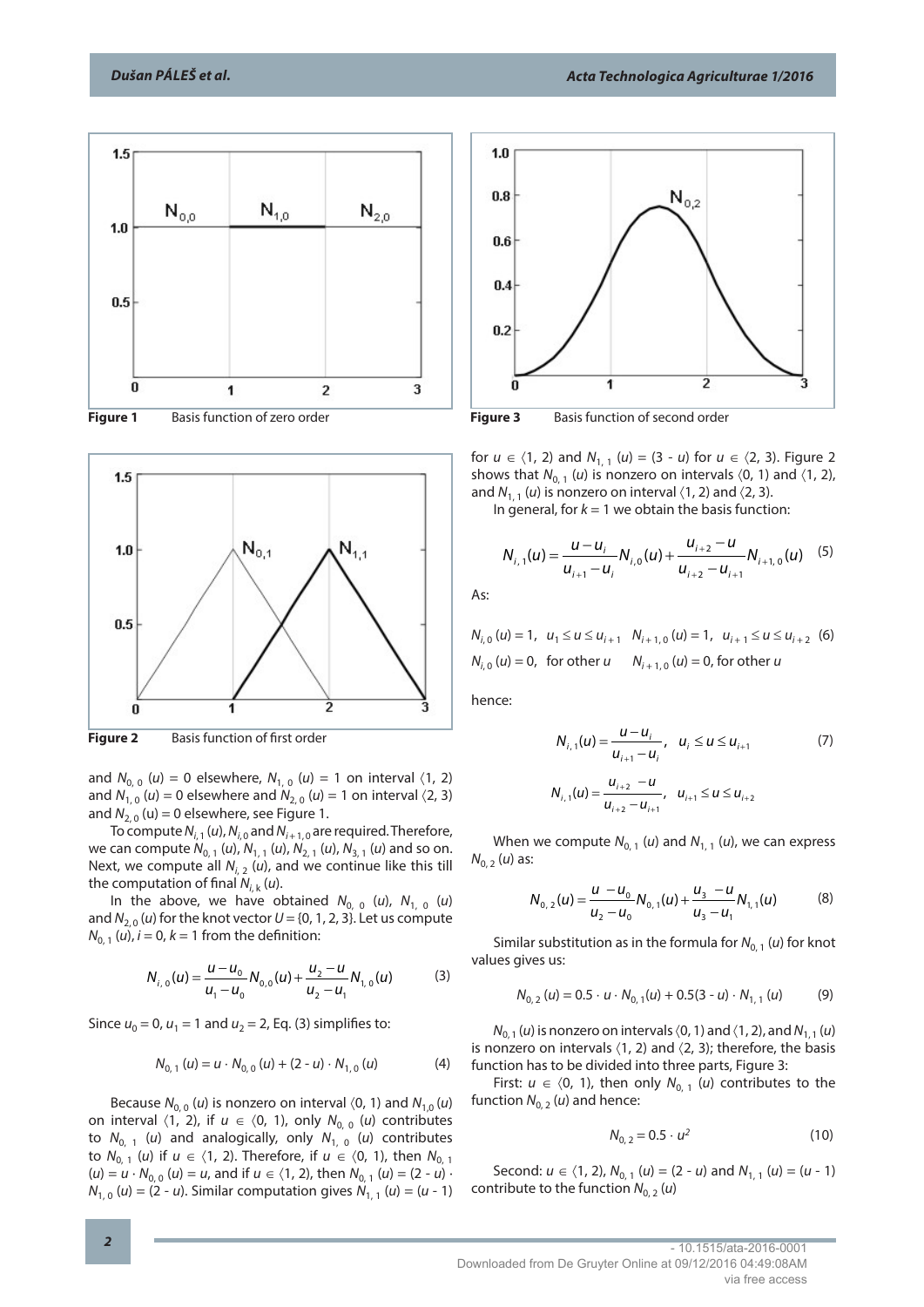$$
N_{0,2} = 0.5 \cdot u(2 - u) + 0.5(3 - u) \cdot (u - 1) = 0.5(-2u^2 + 6u - 3)
$$
 (11)

Third:  $u \in \langle 2, 3 \rangle$ , only  $N_{1, 1}(u) = (3 - u)$  contributes to the function  $N_{0.2} (u)$ 

$$
N_{0,2}(u) = 0.5(3 - u) \cdot (3 - u) = 0.5(3 - u)^2 \tag{12}
$$

## **B-spline curve**

If there is  $(n + 1)$  given control points  $P_0$ ,  $P_1$ , ...  $P_n$  and  $(m + 1)$ knots  $u_0, u_1,$  ...  $u_m$ , then the B-spline curve of order  $k$  is defined with the formula:

$$
C(u) = \sum_{i=0}^{n} N_{i,k}(u) \cdot P_i
$$
 (13)

where  $N_{i,k}$  (*u*) are the B-spline basis functions of order k explained above. The form of the B-spline curve notation is very similar to the Bézier curve notation. Unlike the Bézier curve, the B-spline curve contains more information, besides the set of  $(n + 1)$  control points also the knot vector of  $(m + 1)$  knots and degree of the curve k. For n, m and k must hold:  $m = n + k + 1$ . More precisely, if we want to define the B-spline curve of order k by help of  $(n + 1)$  control points, we need to create  $(n + k + 2)$  knots  $u_0, u_1, \ldots, u_{n + k + 1}$ . If we have  $(n + 1)$  given control points and  $(m + 1)$  knots, then the degree of the B-spline curve is  $k = m - n - 1$ . The knot points divide the B-spline curve on the parts that are the Bézier curves of order k. While the degree of the Bézier curve depends on the number of control points and holds not to be influenced, the degree of the B-spline curve is the entering parameter for it.

If the knots do not have any ordered structure and they are only regularly placed, an opened B-spline curve is created and it does not run through the first and last point and it also does not have the first and the last flowline of control points as tangent lines. If we want to obtain the so-called clamped B-spline curve, the first and the last knot has to be  $(k + 1)$  multiple. At that time, it resembles to the Bézier curve, and we have modelled this type of the clamped B-spline curve. The closed B-spline curve is the last time and it enables creating loops, the first control point of which is equal with the last one.

# **results and discussion**

We have formed an algorithm for computation of knot points  $u_0$ ,  $u_1$ ,...  $u_{n+k+1}$  (14) according to (Meung, 2014):

$$
UP(n, k) := \text{for } i \in 0 \dots n + k + 1
$$
\n
$$
up_i \leftarrow 0 \text{ if } i < k + 1
$$
\n
$$
\text{otherwise}
$$
\n
$$
\begin{vmatrix}\nup_i \leftarrow 0 < n + k + 1 \\
up_i \leftarrow 0 < n - k + 1 \\
up_i \leftarrow 1 < k + 1\n\end{vmatrix}\n\end{vmatrix}
$$
\n
$$
(14)
$$
\n
$$
\text{up}_i \leftarrow 1 - k \text{ otherwise}
$$

Their illustration is shown in Figs 4–7. Another algorithm (15) is used for computation of the basis function of B-spline curves, which are defined by Eqs (1), (2) (Meung, 2014).











The algorithms were debugged with various parameters on a test example, the results of which are shown in Figs 4–7. The control points in the example were defined by the coordinates  $P_0[1, 1]$ ,  $P_1[2, 4]$ ,  $P_2[5, 5]$ ,  $P_3[4, 2]$ ,  $P_4[5, 1]$  and  $P_5$ [7, 3]. As can be seen in the figures, with the lowering degree k, the curve is more clamping to the polygon created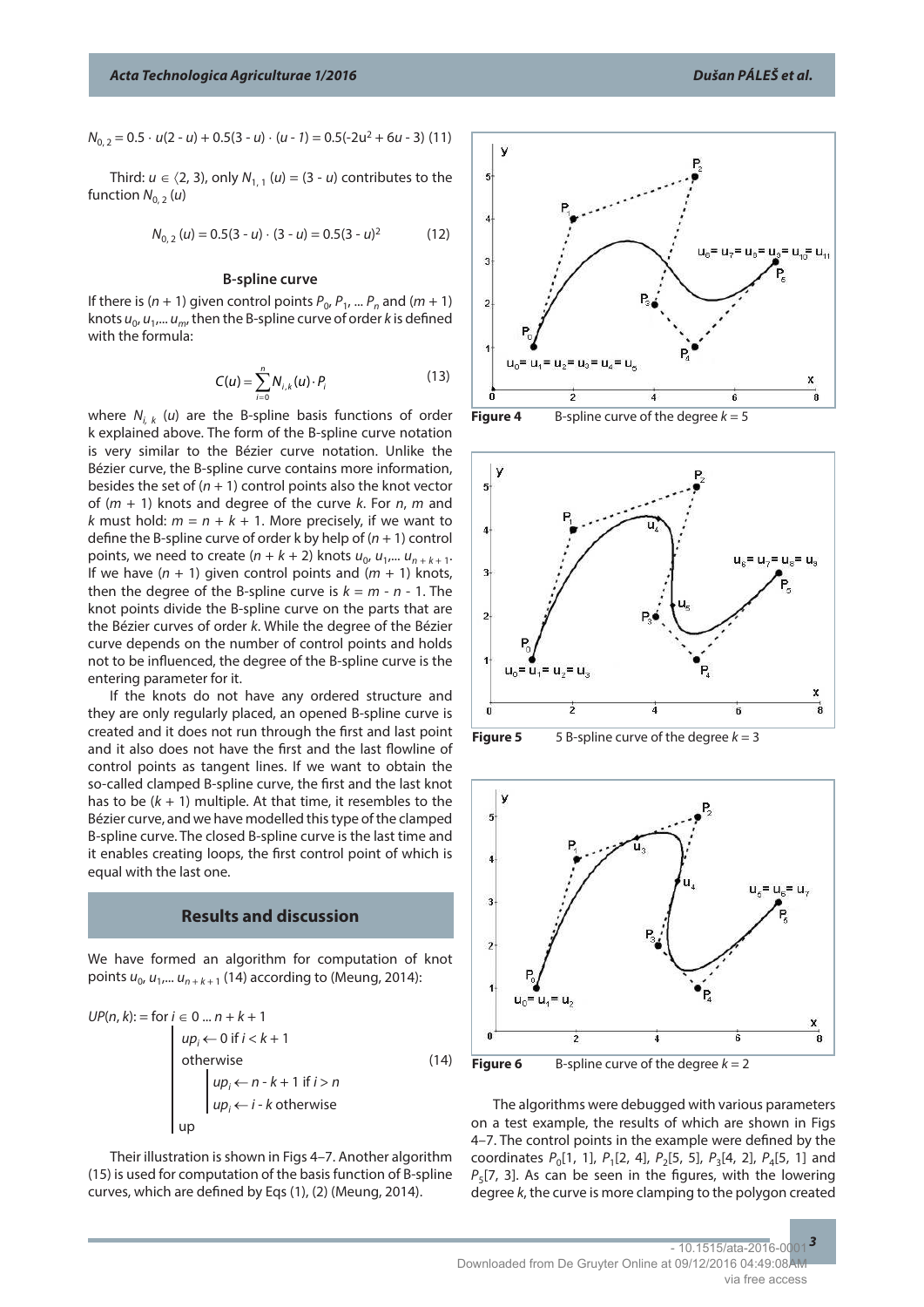

from the control points. From this follows the essential benefit of the B-spline curve in comparison with the Bézier curve, with the lowering k we can more precisely describe the given polygon, as can be seen when comparing all four figures. An extreme case occurs for the degree of the curve  $k = 1$ , Figure 7. In this case, the curve correctly copies the polygon of control points and exactly control points are its knots:

$$
N(i, k, n, u, up) := \begin{vmatrix} \text{if } k = 0 \\ \text{if } i + 1 = n + k + 1 \\ \text{if } u \le up_{i+1} \\ \text{sum } \leftarrow 1 \text{ if } u \ge up_i \\ \text{sum } \leftarrow 0 \text{ otherwise} \end{vmatrix}
$$
\n
$$
\begin{vmatrix} \text{sum } \leftarrow 0 \text{ otherwise} \\ \text{otherwise} \end{vmatrix}
$$
\n
$$
\begin{vmatrix} \text{if } u < up_{i+1} \\ \text{sum } \leftarrow 1 \text{ if } u \ge up_i \\ \text{sum } \leftarrow 0 \text{ otherwise} \end{vmatrix}
$$
\n
$$
\begin{vmatrix} \text{sum } \leftarrow 0 \text{ otherwise} \\ \text{sum } \leftarrow 0 \text{ otherwise} \end{vmatrix}
$$
\n
$$
\begin{vmatrix} \text{sum } \leftarrow \frac{(u - up_i)}{(up_{i+k-1} - up_i)} \cdot B(i, k - 1, n, u, up) \text{ if } up_i + k > up_i \\ \text{sum } \leftarrow \frac{(up_{i+k-1} - u)}{(up_{i+k-1} - up_{i+1})} \cdot B(i + 1, k - 1, n, u, up) \text{ if } up_{i+k+1} > up_{i+1} \end{vmatrix}
$$
\n
$$
\text{sum}
$$

Another issue to note in Figs 4–7 is that this is the clamped B-spline curve, whereby the first and the last knot are  $(k + 1)$ multiple. For Figure 4, the degree is  $k = 5$  and the first and the last knot are six-fold. For Figure 5, the degree is  $k = 3$  and the ending knots are four-fold. Similarly for Figure 6,  $k = 2$  and for Figure 7,  $k = 1$ .

The tested procedure in a plain was applied to a spatial curve (Rusnák et al., 2008). We solved the real vehicle movement on a slope, given by the set of points, each one with three coordinates. The number of control points is  $n = 138$ , whereby we chose the degree of the curve  $k = 5$ . The basis functions of the B-spline curve (15) were projected into all three directions x, y and z. In Figs 8–10, we show the projections of control points and of the B-spline curve into all three plains of the space xy, yz, zx. The curve very exactly copies measured control points, illustrated by empty circles, which is obvious from all three figures.

The last Figure 11, represents the spatial B-spline curve created by the trajectory of the vehicle moving on the slope. Seeing that the curve completely approximates the measured coordinates of the control points, these were not individually depicted in the figure.

#### **Conclusion**

We applied the algorithm for computation of knot points and basis B-spline functions for creation of the planar and spatial curve. The planar curve was only a test example; the spatial curve was used for the coordinates obtained in real measurement during the vehicle movement on the slope. Following the obtained results, we can state that the B-spline